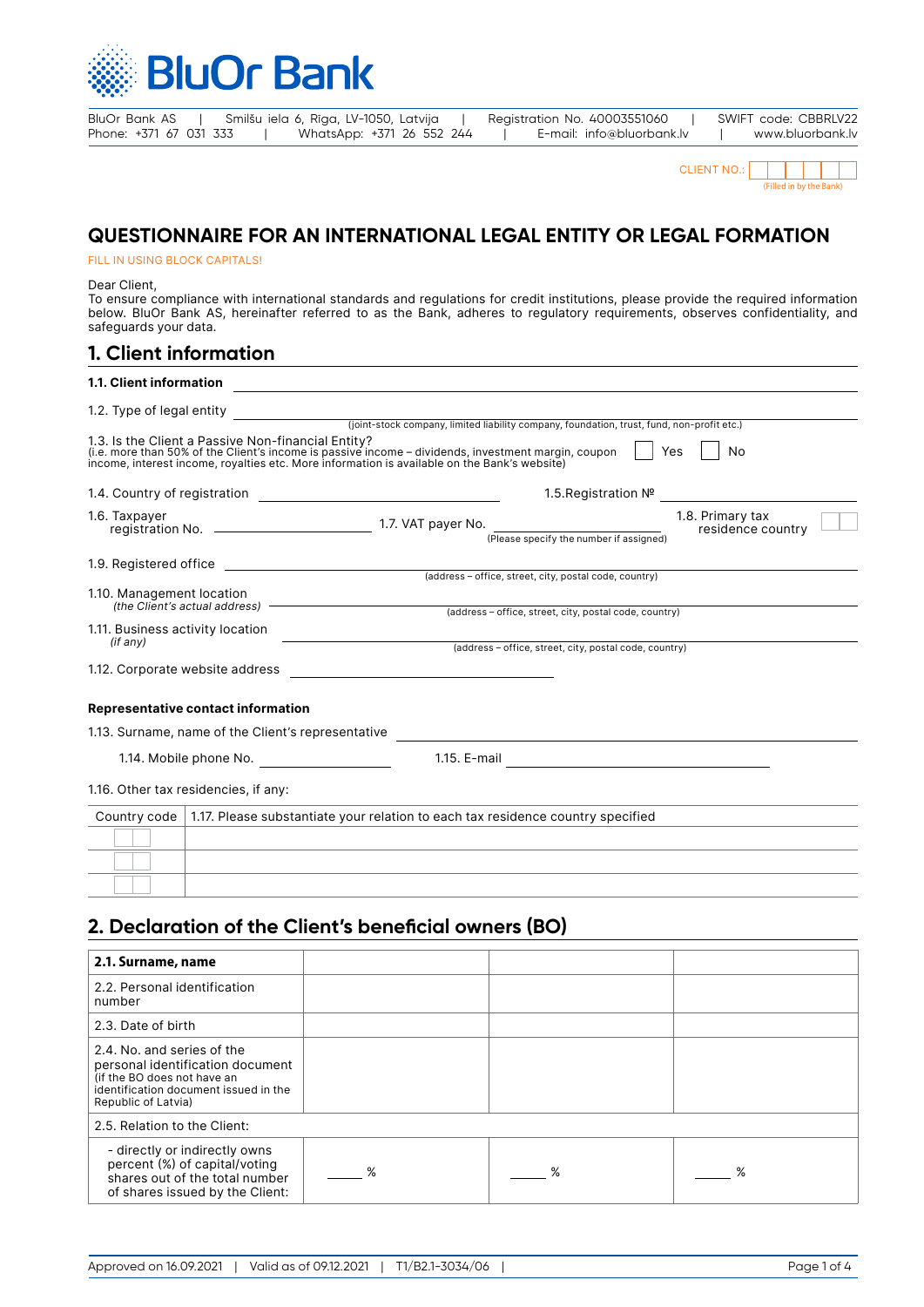

| BluOr Bank AS<br>Phone: +371 67 031 333                                                                                                     | Smilšu iela 6, Rīga, LV-1050, Latvija<br>WhatsApp: +371 26 552 244                                                                                                                                                         | Registration No. 40003551060<br>E-mail: info@bluorbank.lv                                                                                                                                                                  | SWIFT code: CBBRLV22<br>www.bluorbank.lv                                                                                                                                                                                   |
|---------------------------------------------------------------------------------------------------------------------------------------------|----------------------------------------------------------------------------------------------------------------------------------------------------------------------------------------------------------------------------|----------------------------------------------------------------------------------------------------------------------------------------------------------------------------------------------------------------------------|----------------------------------------------------------------------------------------------------------------------------------------------------------------------------------------------------------------------------|
|                                                                                                                                             |                                                                                                                                                                                                                            |                                                                                                                                                                                                                            | CONTINUATION                                                                                                                                                                                                               |
| - type of control:                                                                                                                          | as a representative of an<br>executive body or superior<br>management institution<br>on the basis of an<br>authorisation agreement<br>via a legal entity as the<br>founder/assignor /trustee<br>otherwise (please specify) | as a representative of an<br>executive body or superior<br>management institution<br>on the basis of an<br>authorisation agreement<br>via a legal entity as the<br>founder/assignor /trustee<br>otherwise (please specify) | as a representative of an<br>executive body or superior<br>management institution<br>on the basis of an<br>authorisation agreement<br>via a legal entity as the<br>founder/assignor /trustee<br>otherwise (please specify) |
| 2.6. Citizenship                                                                                                                            |                                                                                                                                                                                                                            |                                                                                                                                                                                                                            |                                                                                                                                                                                                                            |
| 2.7. Tax residence country<br>(if not Republic of Latvia)                                                                                   |                                                                                                                                                                                                                            |                                                                                                                                                                                                                            |                                                                                                                                                                                                                            |
| 2.8. Tax payer registration<br>number (if not Republic of Latvia)                                                                           |                                                                                                                                                                                                                            |                                                                                                                                                                                                                            |                                                                                                                                                                                                                            |
| 2.9. Permanent residence (address<br>- street name, building, apartment<br>number, city, state, postal code)                                |                                                                                                                                                                                                                            |                                                                                                                                                                                                                            |                                                                                                                                                                                                                            |
| 2.10. Mobile phone No.                                                                                                                      |                                                                                                                                                                                                                            |                                                                                                                                                                                                                            |                                                                                                                                                                                                                            |
| 2.11. Is the BO a U.S. person? (if<br>"Yes", please fill out the U.S. Taxpayer<br><b>Identification Form)</b>                               | Yes<br>No                                                                                                                                                                                                                  | No<br>Yes                                                                                                                                                                                                                  | <b>No</b><br>Yes                                                                                                                                                                                                           |
| 2.12. Is the BO a politically<br>exposed person (PEP)?                                                                                      | No<br>PEP family member<br>Close associate<br>Yes<br>of a PEP                                                                                                                                                              | No<br>PEP family member<br>Close associate<br>Yes<br>of a PEP                                                                                                                                                              | <b>No</b><br>PEP family member<br>Close associate<br>Yes<br>of a PEP                                                                                                                                                       |
| 2.13. Please specify the monthly<br>amount the client intends to pay<br>to the BO via the account held<br>with BluOr Bank AS. If the client | No<br>(please comment)                                                                                                                                                                                                     | No<br>(please comment)                                                                                                                                                                                                     | No<br>(please comment)                                                                                                                                                                                                     |
| does not intend to pay<br>remuneration to the BO, please<br>explain how BO will receive<br>financial benefit from the<br>company's business | Yes<br>(please specify the amount)                                                                                                                                                                                         | Yes<br>(please specify the amount)                                                                                                                                                                                         | Yes<br>(please specify the amount)                                                                                                                                                                                         |

# **3. Business profile**

### **3.1. Information about the Client's business activities**

3.1.1. Full description of the business, structure of planned transactions on the Current Account (may be submitted separately):

| QUESTIONNAIRE MUST ALSO BE COMPLETED.                                                                                                       |                                                                                                                                                                             |            | <b>FINANCIAL INSTITUTION. THE FINANCIAL INSTITU</b> |  |  |  |  |  |
|---------------------------------------------------------------------------------------------------------------------------------------------|-----------------------------------------------------------------------------------------------------------------------------------------------------------------------------|------------|-----------------------------------------------------|--|--|--|--|--|
| 3.1.2. I confirm that the aforementioned business activities do not require a licence or special permit at the place of business.           |                                                                                                                                                                             |            |                                                     |  |  |  |  |  |
|                                                                                                                                             | 3.1.3. The aforementioned business activities require a licence and/or special permit at the place of business and I attach a<br>copy of the licence and/or special permit. |            |                                                     |  |  |  |  |  |
| 3.2. Is the company required to provide its financial statements to official<br>authorities at the place of its registration or activities? |                                                                                                                                                                             | No<br>Yes  |                                                     |  |  |  |  |  |
| 3.3. Are the financial statements publicly available?                                                                                       | Yes<br>No.                                                                                                                                                                  |            |                                                     |  |  |  |  |  |
| 3.4. Business activity (in years):                                                                                                          | Less than 1<br>$1 - 3$                                                                                                                                                      | $3 - 5$    | Over 5                                              |  |  |  |  |  |
| 3.5. Number of employees in the company:                                                                                                    | ess than 10<br>$10 - 50$                                                                                                                                                    | $50 - 250$ | <b>Over 250</b>                                     |  |  |  |  |  |
|                                                                                                                                             |                                                                                                                                                                             |            |                                                     |  |  |  |  |  |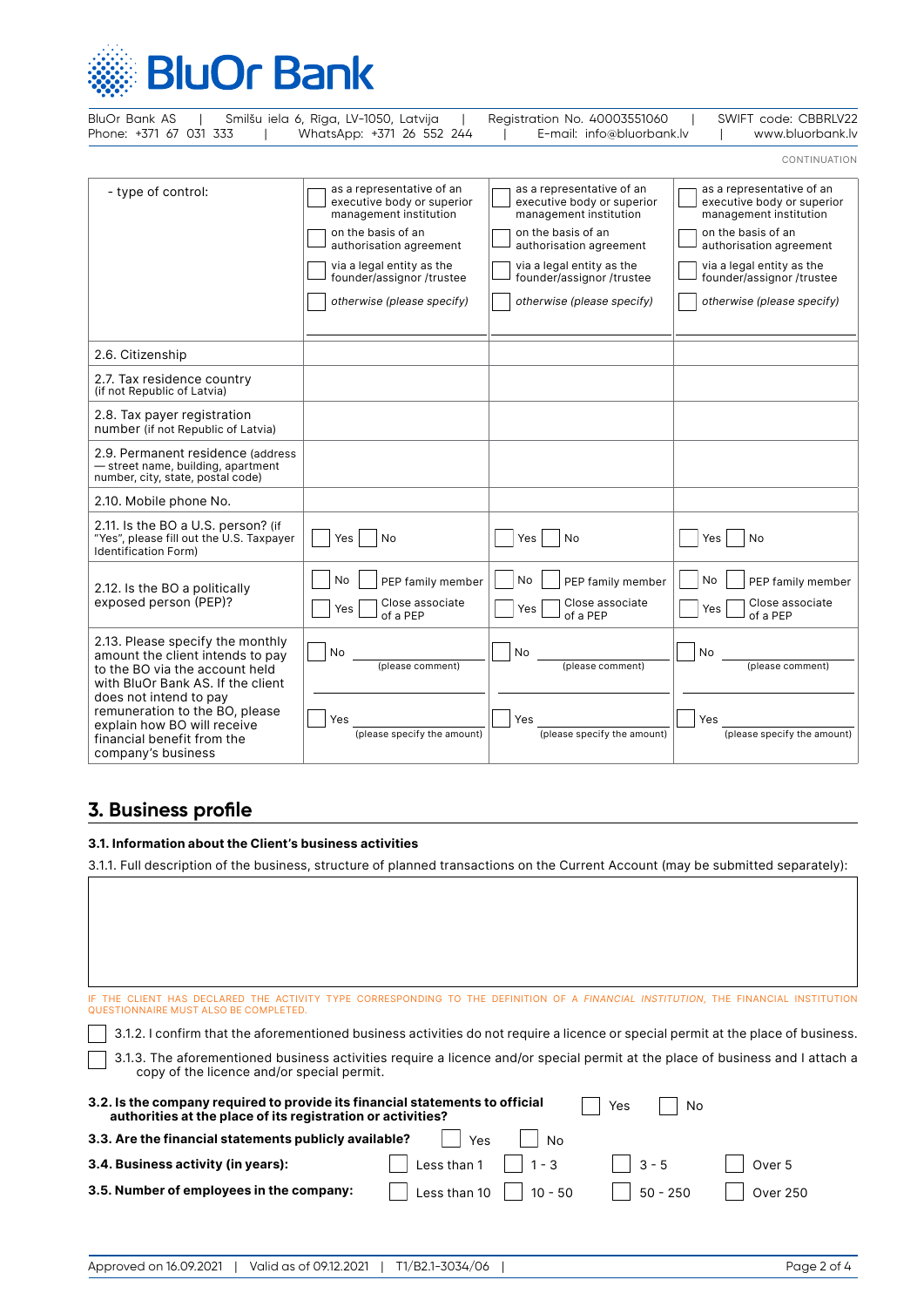# **BluOr Bank**

| Smilšu iela 6, Rīga, LV-1050, Latvija<br>Registration No. 40003551060<br>SWIFT code: CBBRLV22<br>BluOr Bank AS  <br>Phone: +371 67 031 333<br>WhatsApp: +371 26 552 244<br>E-mail: info@bluorbank.lv<br>www.bluorbank.lv |
|--------------------------------------------------------------------------------------------------------------------------------------------------------------------------------------------------------------------------|
| CONTINUATION                                                                                                                                                                                                             |
| 3.6. Annual turnover of the company (MEUR):                                                                                                                                                                              |
| $  5 - 10$<br>$0.5 - 1$<br>$1 - 2$<br>$2 - 5$<br>$10 - 25$<br>$25 - 50$<br>Less than 0.5<br>Over 50                                                                                                                      |
| 3.7. Balance sheet assets of the company (M EUR):                                                                                                                                                                        |
| $5 - 10$   10 - 25<br>$2 - 5$<br>$\vert$ 0.5 - 1<br>$1 - 2$<br>$25 - 50$<br>Less than 0.5<br>Over 50<br>$\perp$                                                                                                          |
| 3.8. Do you hold accounts with other credit or financial institutions?                                                                                                                                                   |
| No                                                                                                                                                                                                                       |
| Yes                                                                                                                                                                                                                      |
| (Please specify names of of credit or financial institutions (where required, the Bank may request the Client to submit account statements from the relevant<br>credit or financial institutions))                       |
| 3.9. Banking services used so far:<br>Asset management, brokerage services, Repo transactions                                                                                                                            |
| (Please, specify the names of credit institutions)                                                                                                                                                                       |
| Crediting                                                                                                                                                                                                                |
| (Please, specify the names of credit institutions)                                                                                                                                                                       |
| E-Commerce, POS terminals<br>(Please, specify the names of credit institutions)                                                                                                                                          |
| Safe deposit boxes                                                                                                                                                                                                       |
| (Please, specify the names of credit institutions)                                                                                                                                                                       |
| 4. Information about planned transactions on the Current Account                                                                                                                                                         |
| 4.1. MONTHLY Account turnover:<br>Total number of payments in your account (incoming and outgoing).                                                                                                                      |

Total number of payments in your account (incoming and outgoing):

| (Must check one box only)                                                                                                                                                                                        |                        |                                     |                                          |
|------------------------------------------------------------------------------------------------------------------------------------------------------------------------------------------------------------------|------------------------|-------------------------------------|------------------------------------------|
| Up to 50 payments<br>50-100 payments                                                                                                                                                                             | More than 100 payments |                                     | (specify approximate number)             |
|                                                                                                                                                                                                                  |                        |                                     |                                          |
| <b>Client accounts' turnover</b>                                                                                                                                                                                 | Up to<br>EUR 15,000.00 | From 15,000.01 to<br>EUR 100,000.00 | EUR 100,000.01 and<br>more (specify sum) |
| Planned maximum total volume of the incoming payments                                                                                                                                                            |                        |                                     | EUR                                      |
| Planned maximum total volume of the outgoing payments                                                                                                                                                            |                        |                                     | EUR                                      |
| Planned maximum volume of cash deposits, including ATM<br>cash deposits                                                                                                                                          |                        | <b>EUR</b>                          |                                          |
| Planned maximum volume of cash withdrawals, including ATM<br>cash withdrawals                                                                                                                                    |                        | EUR                                 |                                          |
| Planned maximum total volume of the incoming payments on<br>the separate clients' funds account and maximum amount of<br>a single incoming transaction (please fill if the Client is a<br>financial institution) |                        |                                     | EUR                                      |

#### **4.2. Source of first payment** (Please provide information that is known upon opening the account):

| Currency, amount | Paver | Name of servicing<br>credit institution | <b>Country of servicing</b><br>credit institution<br><b>Payment reference</b> | <b>Payment reference</b> |
|------------------|-------|-----------------------------------------|-------------------------------------------------------------------------------|--------------------------|
|                  |       |                                         |                                                                               |                          |

## **4.3. Information on Business partners**

#### **4.3.1. Incoming payments:**

| Name of partner | Country of<br>incorporation<br>(code) | <b>Brief description of the</b><br>economic essence of planned<br>transactions | <b>Country of servicing</b><br>credit institution<br>(code) | Currency |
|-----------------|---------------------------------------|--------------------------------------------------------------------------------|-------------------------------------------------------------|----------|
|                 |                                       |                                                                                |                                                             |          |
|                 |                                       |                                                                                |                                                             |          |
|                 |                                       |                                                                                |                                                             |          |